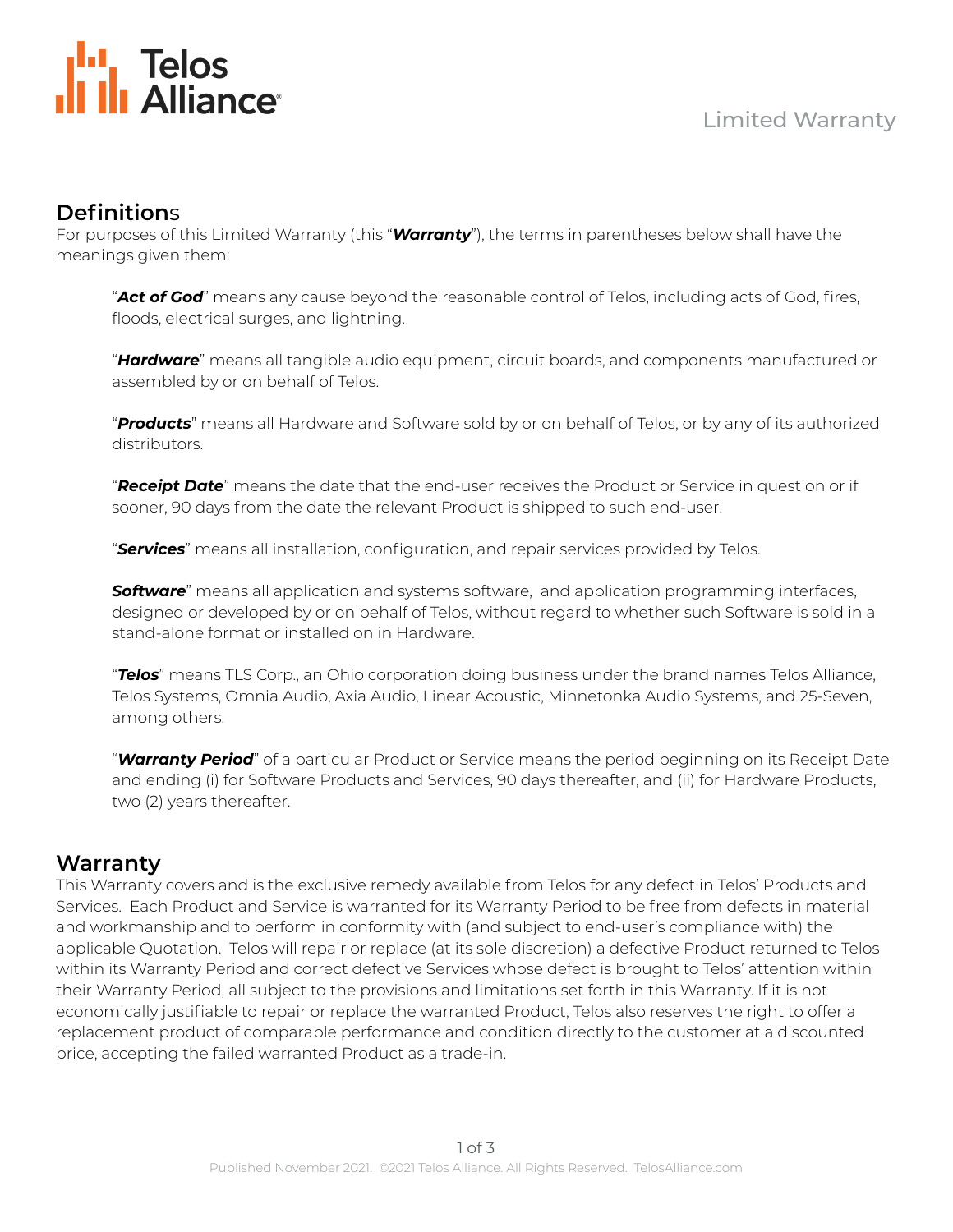

# **Warranty Limitations**

As with all sensitive electronic equipment, to help prevent damage and or loss of data, we strongly recommend the use of an uninterruptible power supply with all of our Products. Telos products (including the Products) are to be used with registered protective interface devices which satisfy regulatory requirements in their country of use.

This Warranty will be void as to any Product or Service that: (i) has been subjected, directly or indirectly, to any Act of God, (ii) has been improperly installed or misused, including (without limitation) the failure to use telephone and power line surge protection devices; (iii) has been damaged by misuse, accident or neglect; (iv) was purchased or otherwise obtained through sales channels not authorized by Telos; or (v) is owned by any person who has materially breached or allowed another to cause the material breach of, the terms of the end-user license agreement, terms and conditions of use, or other use agreement governing the end user's right to use such Product or Service.

EXCEPT AS EXPRESSLY STATED ABOVE, TELOS MAKES NO WARRANTIES, EXPRESS OR IMPLIED (INCLUDING IMPLIED WARRANTIES OF MERCHANTABILITY AND FITNESS FOR A PARTICULAR PURPOSE) AS TO THE PERFORMANCE OF THE PRODUCTS AND SERVICES.

IN NO EVENT WILL TELOS, ITS DIRECTORS, OFFICERS, EMPLOYEES, AGENTS, OWNERS, CONSULTANTS OR ADVISORS (ITS "*AFFILIATES*"), OR AUTHORIZED DEALERS OR THEIR RESPECTIVE AFFILIATES, BE LIABLE FOR INCIDENTAL OR CONSEQUENTIAL DAMAGES, OR FOR LOSS, DAMAGE, OR EXPENSE DIRECTLY OR INDIRECTLY ARISING FROM THE USE OF ANY PRODUCT OR RECEIPT OF ANY SERVICES, OR THE INABILITY TO USE ANY PRODUCT EITHER SEPARATELY OR IN COMBINATION WITH OTHER EQUIPMENT OR MATERIALS, OR FROM ANY OTHER CAUSE.

# **Submitting a Claim**

Telos must receive a warranty claim within the Warranty Period, and Telos must authorize warranty coverage. Contact may be made by email at support@telosalliance.com or telephone at (+1) 216-241-7225.

#### **Shipping Costs and Warranty Service**

If Telos authorizes the performance of warranty service for a Product, the defective Product must be delivered to Telos at 1241 Superior Avenue, Cleveland, Ohio 44114 or such other repair center as Telos may specify at the time of claim.

Suppose the date the customer's notice of warranty claim is actually received by Telos (such date the "*Warranty Claim Notice Date*") is within the first 90 days of such Product's Warranty Period. In that case, Telos will pay the costs of shipping (and bear risk of loss of) such Product to and from the end user's location, and the cost of repair or replacement of such warranted Product.